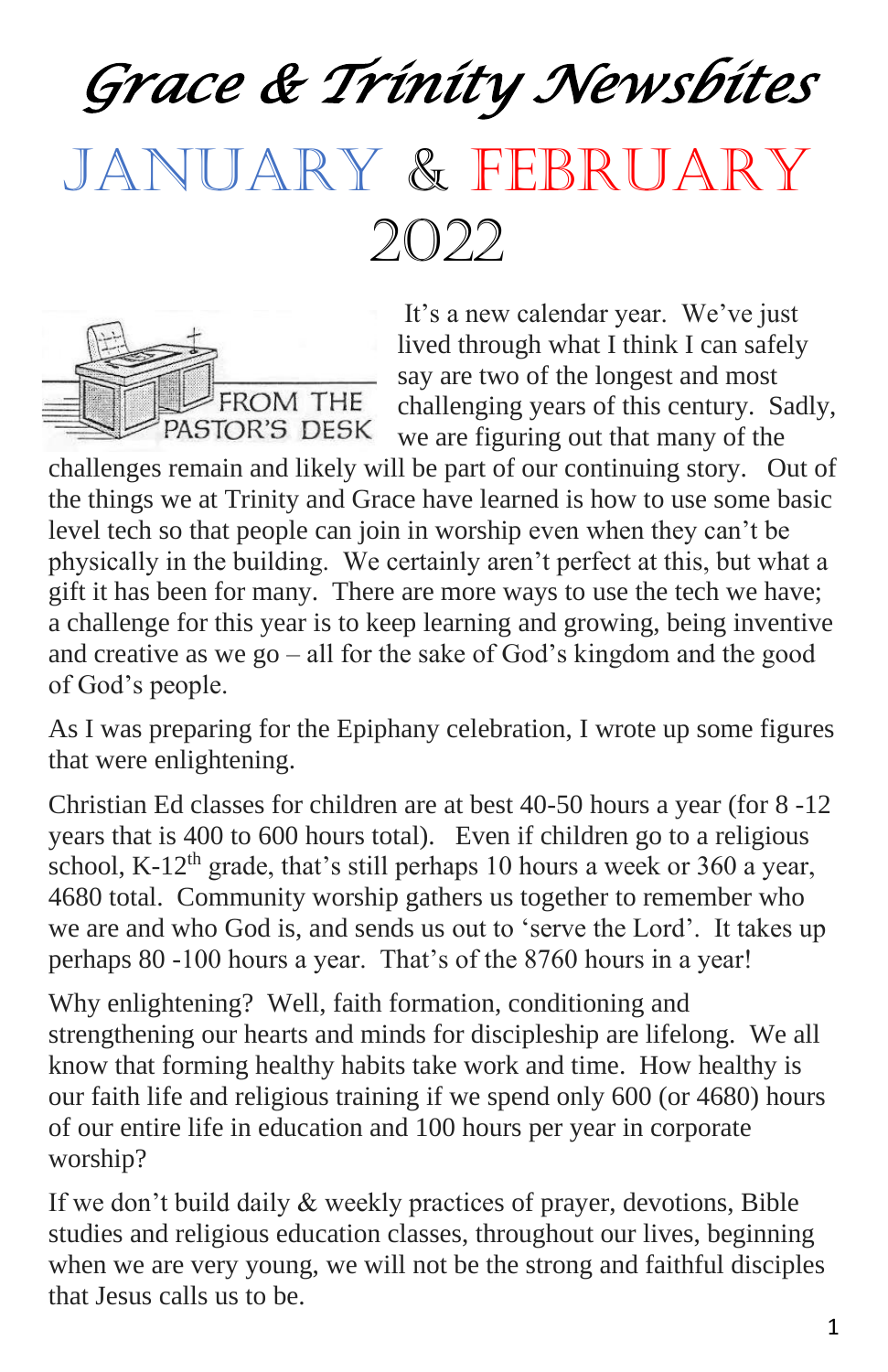How can we help each other to be strong and faithful disciples? Adults – what classes would you be interested in and able to make a commitment to? Day and time; number of weeks? An overnight retreat at St. Benedict?

Youth & parents – interest in a monthly breakfast and devotion? A monthly service and/or rec activity? A quarterly activity with other churches?

Children & families and all – Summer camp? A family overnight retreat in the late winter or early spring?

How can we use Zoom and other tech to make learning together more accessible for a more diverse group of people?

Let's focus this year on being the church, which includes gathering in our church buildings, but is all about us being the living stones that build the church in the world. Let's commit ourselves to working together, worshiping together, learning together as we discern how best to serve God and our neighbor as partners in ministry.

Traveling mercies,

Pr. Priscilla

Thank you for the Christmas greetings and gifts. All are appreciated and gratefully received. Pr. Priscilla

Thank you to all who gave such lovely Christmas cards, treats and gifts. I appreciate it all very much. Teala

Scammers used my name to text some folks and ask for gift cards. If this happens to you, don't bite! I will never text or email or message and ask for gift cards or money from a member of the congregation.

If it is a legitimate request, it would be asking for a donation to the church for a specific purpose. Also, if a text is signed Pr. Priscilla Hukki chances are it's not me.

Please, if you ever wonder, even a bit, about a text or email, please call. In these cases, being prudent means being suspicious.

I did call the sheriff's office; unfortunately, there is not much to be done. Scammers are very sophisticated these days and are hard to trace. Even so, if you do respond to any request like this, and give what is asked, please do contact the sheriff's department so it will be on record.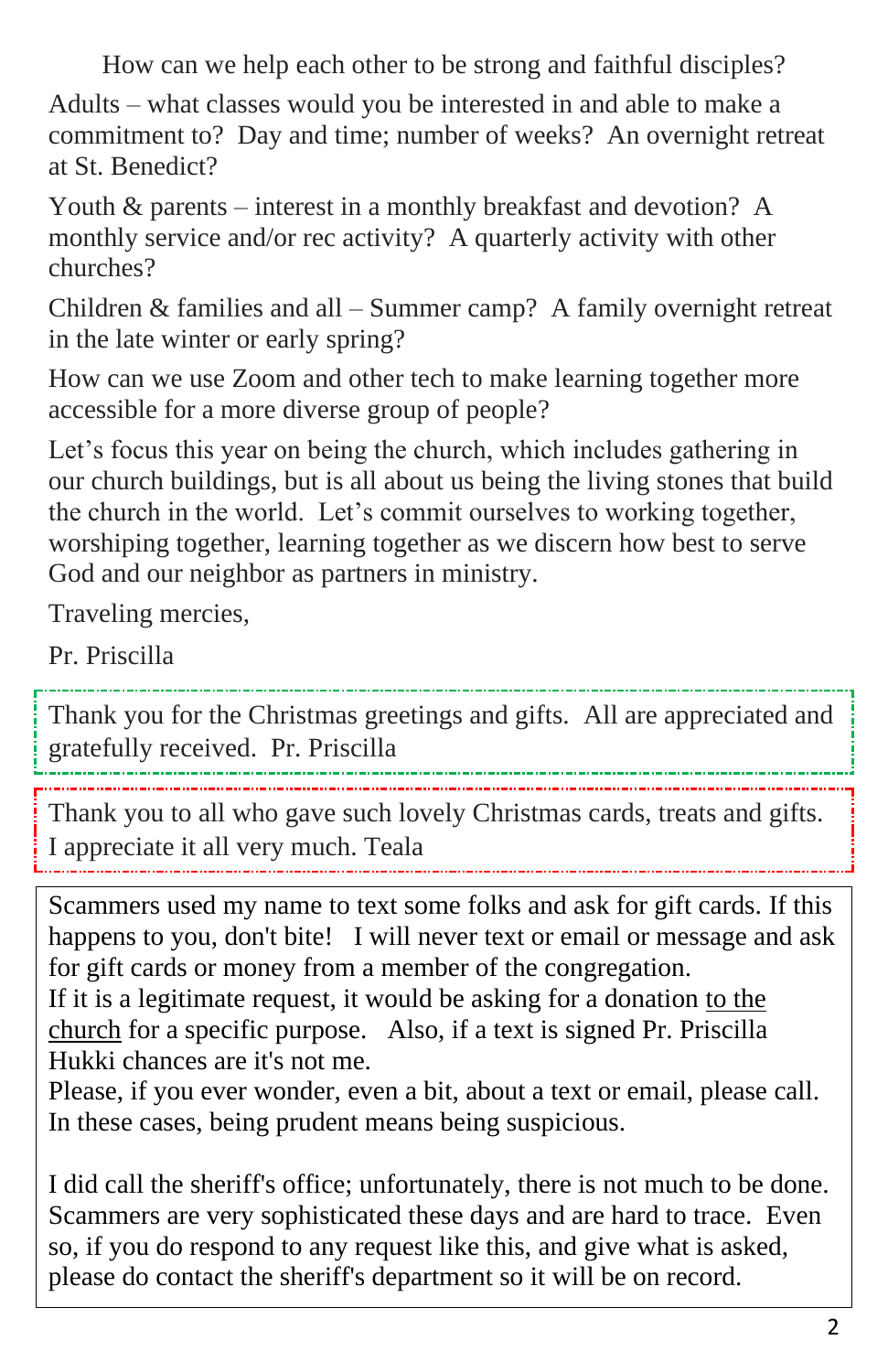2022 begins the biggest experiment yet for Grace and Trinity!

Both councils have committed to alternating **service times** between the congregations. **Odd months** the schedule is Trinity Saturday evening and Grace Sunday morning. **Even months** the schedule is Grace Saturday evening and Trinity Sunday morning. The times remain the same; Saturday evening 5:30 and Sunday morning 9:00.

#### **4 times, Sundays January 30 (G), May 1 (G) and October 30 (T) and Saturday July 30 (T), there will be one joint service.**

There are small and large versions of the schedule available. The larger again in this newsletter; the smaller ones on cardstock in both buildings.

Holy Week, Easter and Christmas Eve services will likely be similar to 2021; but will be set by the councils.

As we schedule servers for weekend services, remember that you can serve at either service. Both use essentially the same camera for filming for cable and both use the same set up for livestreaming. Communion is prepared and served differently; so that may be the only one best served by members who know the routine. Please let Teala know if you are available only Sunday or only Saturday and if you would be willing to serve at the 'other' church.

Both congregations could use a few more folks to **run the camera & drop the card at the city office drop box**. Not hard to learn, but at Grace you have to be able (and willing  $\odot$ ) to climb the ladder to the 'crow's nest' and at Trinity able to climb the steps to the balcony. At Trinity to run power point and sound system. **Also, to run the Mevo** – no stairs or ladders; just a willingness to sit in the front! Training provided.

For fun -- on Saturday, January 8 we are having a games, cards and puzzles time after worship, at Trinity. Another is on the schedule for February 12, at Grace. If Saturday evenings don't work, would a Sunday afternoon be more attractive? If you are interested, be the 'host' and put it on the calendar.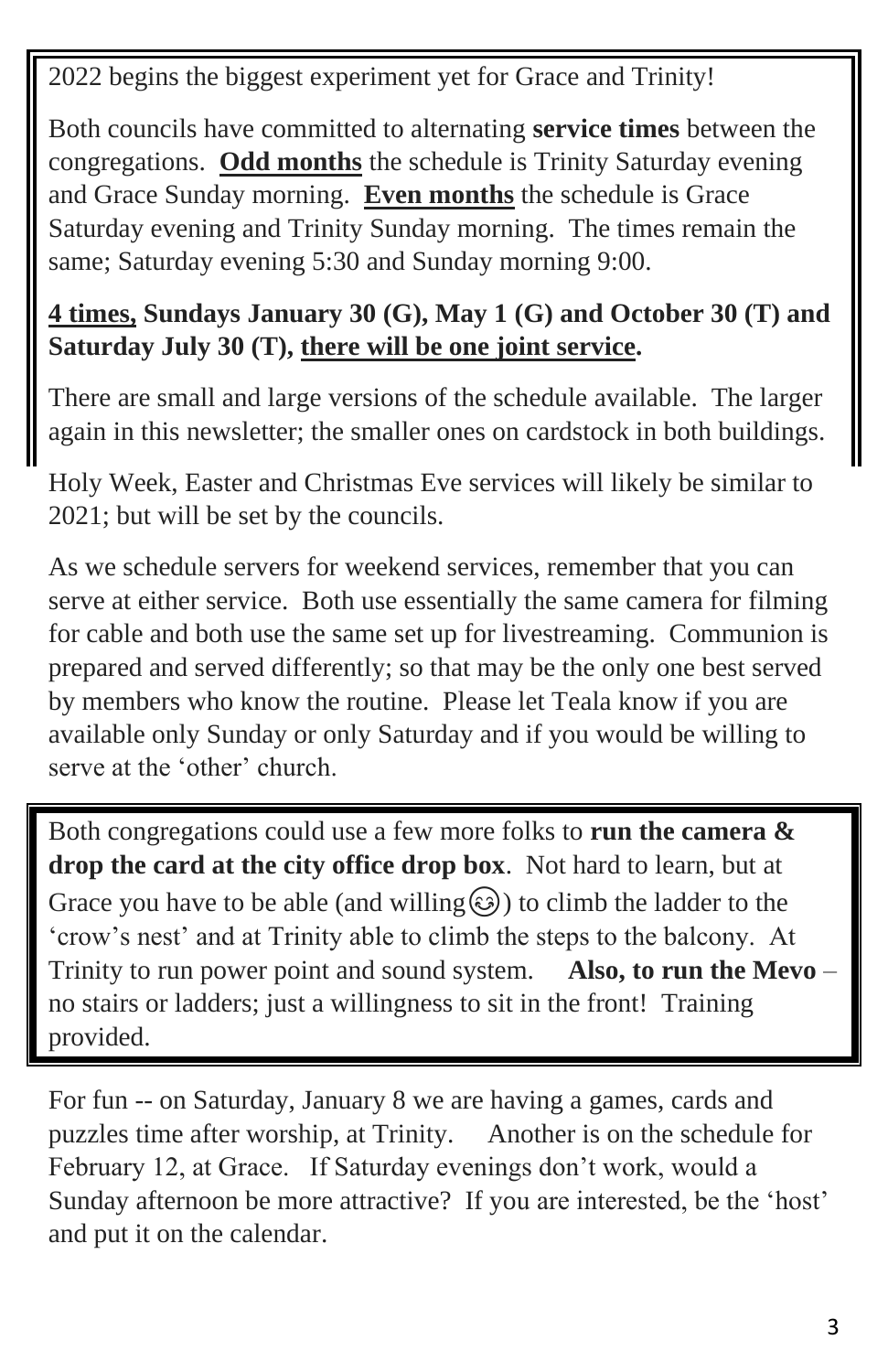For January 30 - 2nd annual Ice Fishing extravaganza for children, families and friends. We had so much fun last year, we are doing it again. Ice permitting, January 30. **Mark your calendars and watch for more details.** It will definitely involve hot dogs and S'Mores at our 'hospitality' corner across from the park.

#### End of year

Both congregations came in under budget for expenses; and thankfully with income to expense ratios that are reasonable for the year we have had. Full end of the year reports will be out after the January council meetings. Giving statements 2021: Printed statements will be available the weekend of January 22 & 23. Any not picked up at church will be snail mailed.

### **In Our Prayers this Month:**

# **To see an updated list please contact the office.**

**Continued Prayer for those who have experienced a death since the last newsletter:**

# **To see an updated list please contact the office.**

Please let Teala know of any changes to the prayer list.

Trinity News **January Birthdays & Anniversaries** 

**February Birthdays & Anniversaries To see an updated list please contact the office.**

 $\frac{1}{2}$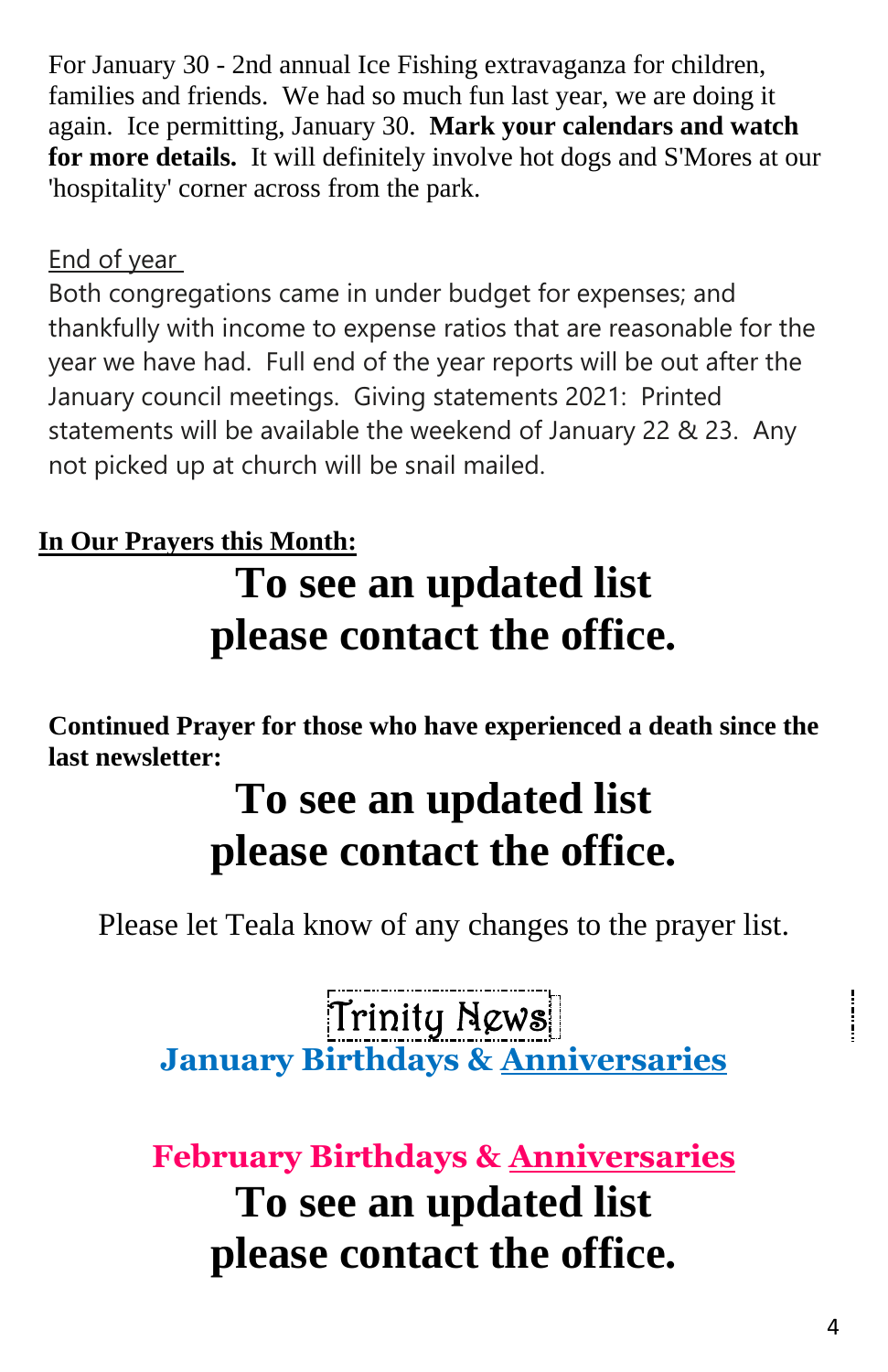#### **October Trinity Jan-October 2021 Year to Date – November Financial Report – General Fund**

### **To see an updated list please contact the office.**

On January  $18 - 2:30$  p.m.  $-$  You are invited to be part of picking hymns & planning worship for February to April at Trinity. All are welcome.

Grace News

**January Birthdays & Anniversaries** 

**February Birthdays & Anniversaries**

# **To see an updated list please contact the office.**

Grace members – **the annual meeting of the congregation is January 23 after worship**. All confirmed members are voting members. Please plan to be here to do this necessary work of the church. We would like to have 2 voting members to the Synod Assembly appointed at this meeting. These voting members will be part of a very important vote this year – for a new Bishop. Bishop Maas has accepted a new call that begins in August.

FYI The Nebraska Synod council has voted on and approved the following COVID-19 protocol for the 2022 Synod Assembly.

- Participants (i.e. voting members, visitors, vendors, volunteers, staff) over the age of 5 attending the 2022 Nebraska Synod Assembly are required to either show proof of being fully vaccinated for COVID-19 or the negative result of a COVID-19 test taken no more than 3 days before the start of the assembly.
- Individuals who are not fully vaccinated are required to wear a face covering over the nose and mouth while indoors except when eating or drinking.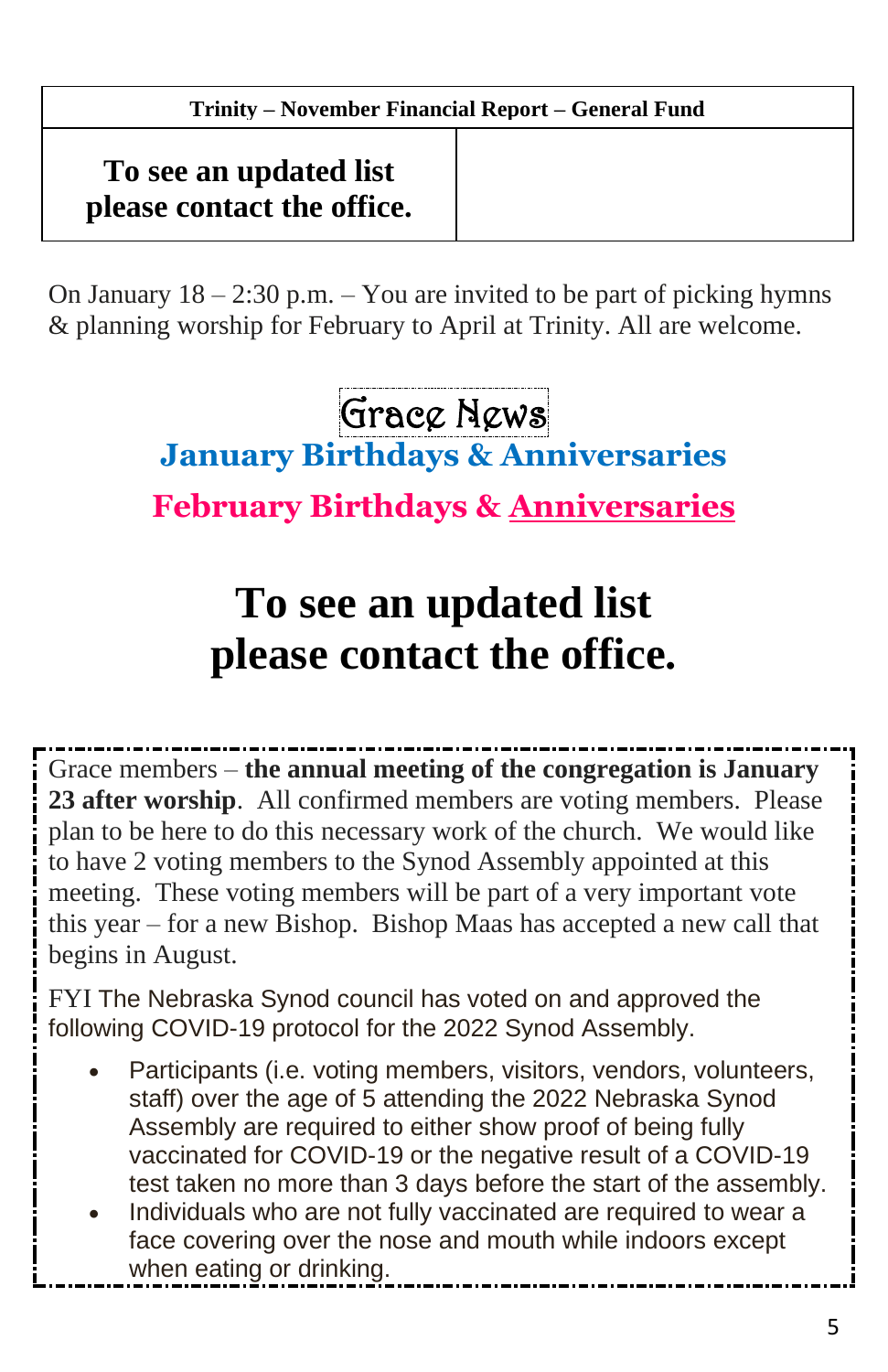Grace Lutheran Church

Council Minutes December 14, 2021 (pending council approval) The meeting was called to order at 5:30 pm by President Bob Wilson. Other council members present: Kathy Mahannah, Melissa Nielsen, Pam Petersen, and Todd Kuxhausen. Absent: Lynn Stofferahn. Pastor Hukki was also in attendance.

Kathy moved and Pam seconded to accept the amended agenda which added Pastor salary denotation onto new business. Motion carried. Todd moved and Pam seconded to accept the minutes from the

November 16, 2021, meeting. Motion carried.

Pastor report: Will be on vacation December 31-1.

President's report: Received good comments on the hanging of the green service and would like to do that again. The intern committee is reviewing the application and will be sent this week.

Treasurer Report: Pam moved, and Kathy seconded to accept the treasurer's report. Motion carried.

COMMITTEE REPORTS:

Property: Kathy moved to hire Tony Kaup to remove snow this season per the verbal agreement. Pam seconded and motion carried. Lights and ballasts were replaced throughout the building.

Worship & Music: Christmas services are set. Choir and bells will perform at 2pm and 5pm. Tuesday December 21 there will be a blue Christmas service.

WELCA: got together to visit shut ins and visit the tour of homes Christian Education: no report

Endowment: no report.

Memorial: no report

New Member: possible new member coming in January OLD BUSINESS:

· 2022 Budget – Melissa moved and Todd seconded a motion to create a maintenance supervisor position and adjust the church maintenance budget. The motion also includes approving the submission of proposed budget to congregation at annual meeting. Motion carried.

· Visual monitors in sanctuary – Chad from Midwest Music will come and review options.

· Stained Glass Inspection – Bob continues to work with Jason from Reinart's Stained Glass Studios located in Winona, MN that can do the minor repairs to the stained glass.

· Council member recruiting update – several names were discussed, and potential nominees will be approached.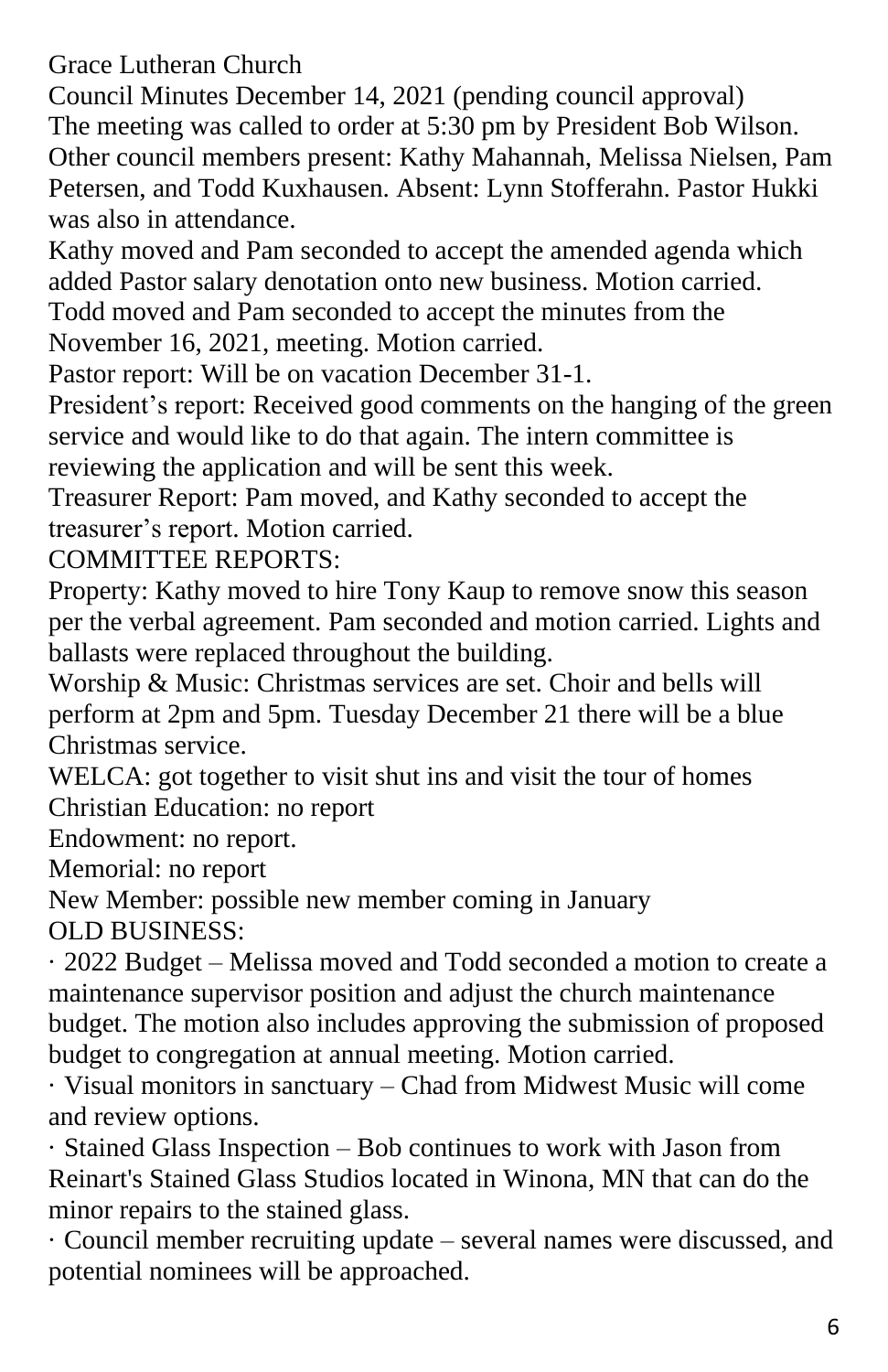· Exterior door locks – Bob is working with Tony from Glass Edge in Norfolk, NE who can repair the locks on the north side of church. NEW BUSINESS:

· Staff evaluations – Bob and Steve will work on a performance evaluation for parish coordinator and will investigate methods on evaluating pastor.

· Staffing/sanitizing for Christmas services – 2:00pm service will be ushered by Pam and Kathy. Kathy will start sanitizer after. 5:00 pm service will be ushered by Melissa and Bob. Melissa will start sanitizer after.

· Other council concerns – due to high winds and storms projected for Wednesday, December 15, services, Christian Education, and dinner will be cancelled.

· Pastor salary denotation – Todd motioned to designate \$2,500 of pastor's 2022 salary as parsonage furniture allowance. Kathy seconded and motion passed. This will be a line on the budget.

Announcements: Next meeting will be January 18, 2022. Congregational annual meeting is scheduled for January 23, 2022.

Melissa moved and Kathy seconded to adjourn the meeting and it was closed with the Lord's Prayer at 7:30 pm.

Submitted by Melissa Nielsen, Secretary

| <b>Grace Lutheran Church - Financial Report</b><br><b>General Fund–November 2021</b> |                                |  |
|--------------------------------------------------------------------------------------|--------------------------------|--|
| <b>November</b><br>To see an updated list<br>please contact the office.              | Jan-November 2021 Year to Date |  |